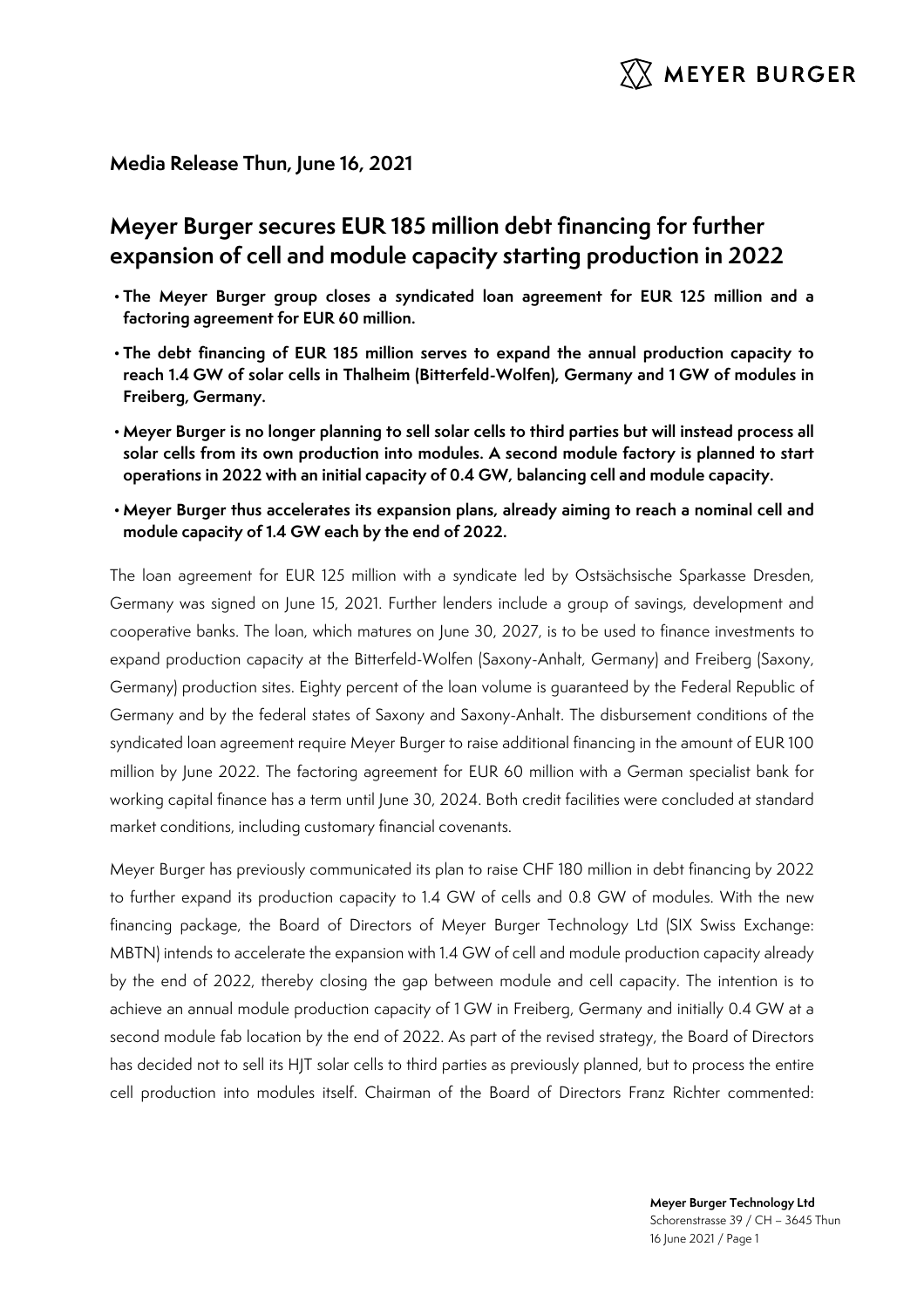

"Meyer Burger can now focus entirely on the higher-margin module business. At the same time, the financing package enables us to expand our business faster."

A selection process for the second module production site is ongoing. The company intends to design the second module plant for producing utility modules but with the flexibility to also produce rooftop modules in line with market demand. Meyer Burger plans to introduce utility products (glass–foil modules and bifacial glass–glass modules) with up to 570 W module power and up to 22.9% efficiency in 2022.

By 2026, the company plans to increase both cell and module production capacity to 5 GW each and to reach 7 GW each by 2027. This will also require the establishment of further manufacturing sites. CEO Gunter Erfurt added: "Now, we can drive the capacity expansion for our high-performance cells and modules at full speed. The extensive due diligence by the bank consortium and their independent advisors validates our business case and the growth plan." Meyer Burger has presented its first rooftop products to the market in April 2021, together with a growing list of major distribution partners. The company is now receiving orders, with average sales prices according to plan. The ramp-up of the first 0.4 GW production capacity is currently in progress and first module shipments are expected for July 2021.

### **Revenue expectation of at least CHF 550 million for 2023**

Based on the revised strategy, the current market development and the announced accelerated schedule, the company expects sales of at least CHF 550 million (EUR 500 million) for 2023 with a gross margin of at least 40%, an EBITDA margin of at least 25% and a net debt to EBITDA ratio of less than 1.5. The shipped product mix in 2023 is planned to include up to 30% of utility modules. The long-term goals for 2027 remain unchanged with expected sales of at least CHF 2.0 billion (EUR 1.8 billion), EBITDA margin of at least 30% and a net cash position. $^{\mathrm{1}}$ 

### **Presentation**

Find an accompanying presentation at: https://www.meyerburger.com/en/investor-relations/financial-reports-publications

### **Webcast**

An audio webcast in English will take place today at 2:00 pm CEST. Please use the following link to register: https://www.webcast-eqs.com/meyerburger20210616en

<sup>&</sup>lt;sup>1</sup> Assumptions: To realize the stated goals of 7 GW capacity by 2027, in addition to the EUR 185 million debt financing, another EUR 260 million (CHF 286 million) in financing is required. CAPEX for equal cell and module capacity for the initial phase for completion of 1.4 GW capacity is estimated at EUR 195 million (CHF 214 million) per GW. CAPEX for additional expansion is expected at EUR 160–175 million (CHF 176–192 million) per GW.